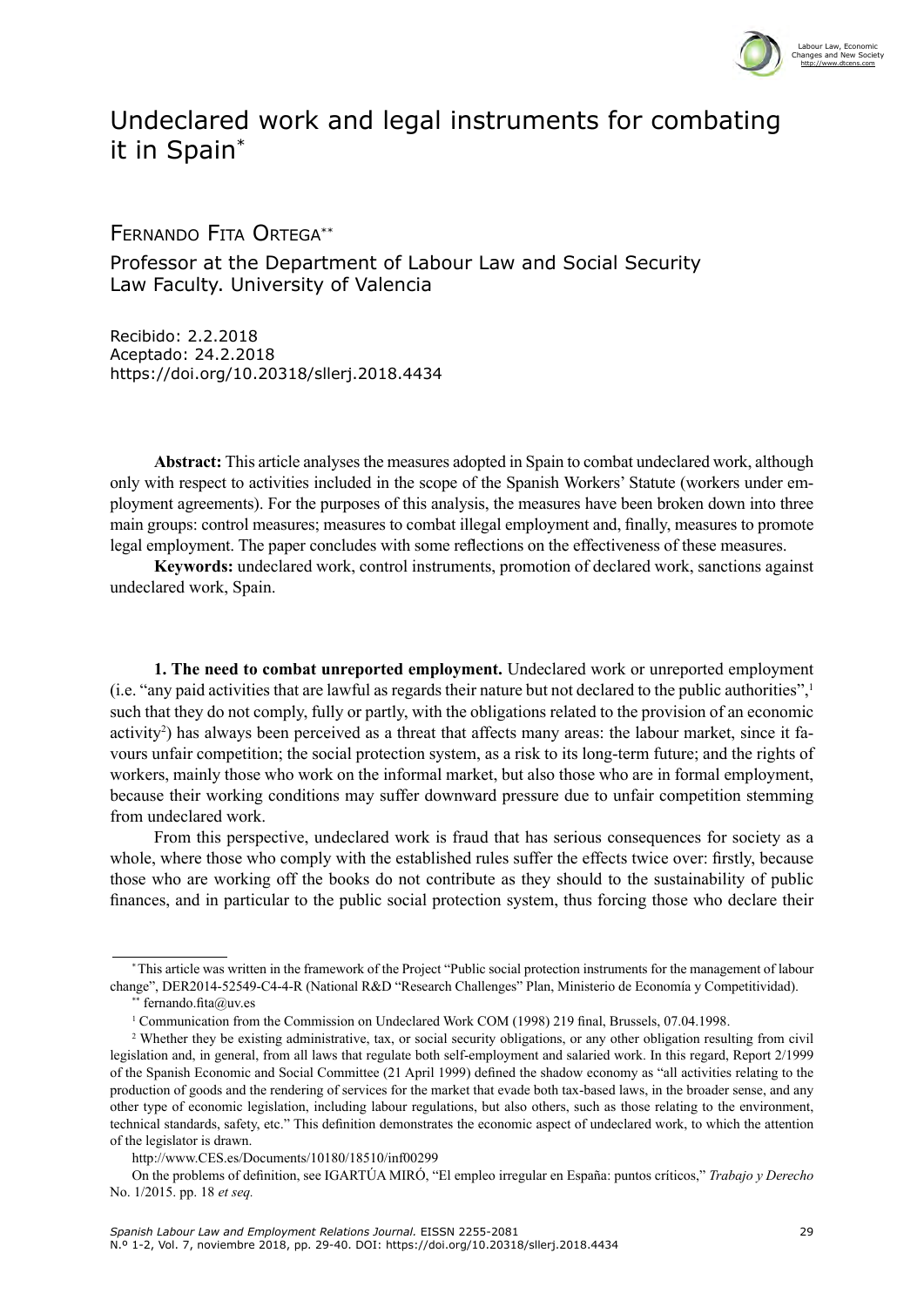work to shoulder this financial burden; and secondly, because those in regular employment receive fewer services than they would if everyone contributed their share to public spending.3

The pressure of irregular migration on EU Member States,<sup>4</sup> together with the current economic situation in these countries resulting from the 2008 crisis, has brought with it renewed concern about the need to combat undeclared work. In this regard, it has been stated that undeclared work is an obstacle to the growth of employment and, consequently, to the growth of the economy in a period of special difficulty for European economies.<sup>5</sup> Moreover, it has been claimed that the possibility of finding employment in the underground economy contributes to a "pull factor" for illegal immigration into the EU.<sup>6</sup>

The measures against undeclared work also respond, therefore, to the objective of seeking "legal, orderly, responsible and employment-related immigration".<sup>7</sup> From this point of view, a first conclusion can be drawn regarding the renewed concern of states with regard to unreported employment. In the present context we see undocumented workers (migrant workers, in particular) as uncooperative people who do not contribute financially to support the Welfare State – while claiming benefits – and who are a threat to economic growth in the country that supports them. Consequently, irregular migration is considered a threat that must be controlled. An analysis of this discourse would, however, go beyond the objectives of this article.

**2. The measures proposed to control undeclared work.** As a result of the approaches described above, states have introduced various initiatives to support the fight against undeclared work in a period of economic crisis, a crisis that has been taken into consideration when justifying the various measures adopted.<sup>8</sup> In the case of Spain, the latest of these initiatives is included in the Plan to fight irregular work and social security fraud for the period 2012–2013 (*Plan de lucha contra el empleo irregular y el fraude a la Seguridad Social para el periodo 2012–2013*), approved by the Council of Ministers on 27 April 2012.<sup>9</sup> This action plan aims to achieve four major objectives, including, firstly, bringing the underground economy to the surface, in order to regularise working conditions and generate greater income for the social security system through the payment of social contributions.<sup>10</sup>

The measures adopted in Spain, as a result of the initiatives adopted under action plans such as that outlined above to promote regular employment and to combat undeclared work, may be classified from an employment perspective into three broad categories: control measures, measures to combat illegal employment and, finally, measures to promote legal employment.

**2.1. Control measures.** Historically, the regularity and legality of work has mainly been controlled by the Labour Inspectorate,<sup>11</sup> an organisation that was originally tasked with the mission of "ensuring compliance with the legal provisions relating to working conditions and the protection of workers in

<sup>3</sup> expressed in the *Plan Integral de Prevención y Corrección del Fraude Fiscal, Laboral y a la Seguridad Social* (March 2010) pp. 11 and 37. [http://www.agenciatributaria.es/static\\_files/AEAT/Contenidos\\_Comunes/La\\_Agencia\\_Tributaria/Sala\\_](http://www.agenciatributaria.es/static_files/AEAT/Contenidos_Comunes/La_Agencia_Tributaria/Sala_de_Prensa/Plan_int_prev_corr_fraude.pdf) [de\\_Prensa/Plan\\_int\\_prev\\_corr\\_fraude.pdf](http://www.agenciatributaria.es/static_files/AEAT/Contenidos_Comunes/La_Agencia_Tributaria/Sala_de_Prensa/Plan_int_prev_corr_fraude.pdf)

<sup>4</sup> Communication from the Commission - *Stepping up the fight against undeclared work*, COM (2007) 628 final. Brussels, 24.10.2007. http://eur-lex.europa.eu/legal-content/es/TXT/PDF/?uri=CELEX:52007DC0628&from=IT

 $5$  Thus states the preamble to Royal Decree-Law  $5/2011$ , of 29 April, on measures for the regularisation and control of irregular employment and the promotion of housing rehabilitation.

<sup>6</sup> This is reflected in the second recital of Directive 2009/52/EC of 18 June 2009, providing for minimum standards on sanctions and measures against employers of illegally staying third-country nationals.

<sup>7</sup> Preamble to Law 13/2012, of 26 December, on combating irregular employment and social security fraud.

<sup>8</sup> This is the case both in Royal Decree-Law 5/2011, of 29 April, and in Law 13/2012, of 26 December, mentioned above.

<sup>9</sup> For an analysis of the most recent measures to combat undeclared work, see BAVIERA PUIG, I. "Avances en la lucha contra el empleo irregular y el fraude a la seguridad social". *Aranzadi Social* No 9/2014. With regard to the 2012 Plan to fight irregular work, MARTÍNEZ RAFECAS, D. *El Plan de Lucha contra el empleo irregular y el fraude a la Seguridad Social: balance y perspectivas*. Ministry of Employment and Social Security. 2014. See also PÉREZ AGULLA, S. "Plan de lucha contra el empleo irregular y el fraude a la seguridad social". *Revista española de Derecho del Trabajo*, No 155/2012.

 $10$  As well as this objective, the programme aims to: combat fraud by introducing incentives related to employment policies (such as credits or reductions in employer contributions to social security); fight existing unemployment benefits fraud; and uncover cases of social security benefits fraud.

<sup>&</sup>lt;sup>11</sup> Although other bodies also carry out control duties. This is the case with the body that manages social contributions (General Treasury of Social Security) or the body that deals with unemployment benefits (Public State Employment Service).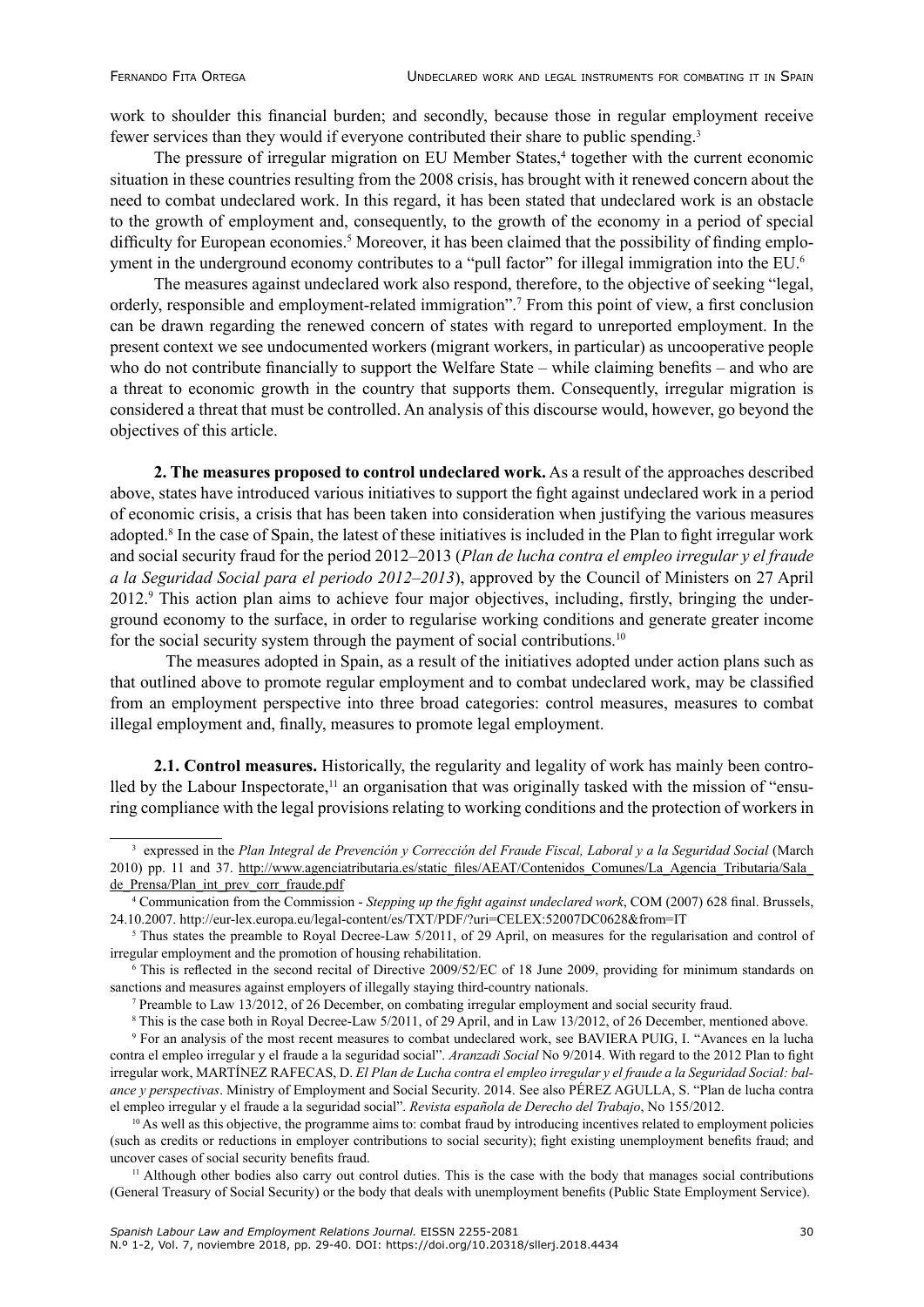the exercise of their profession".12 Along with these functions, the Inspectorate has also taken on control duties in other areas, such as workplace health and safety and the social security system.<sup>13</sup>

It therefore stands to reason that one of the first steps taken after the adoption of Law 13/2012, to combat irregular employment and social security fraud, was to strengthen the institution of the Labour Inspectorate, an objective that has been achieved through various measures:<sup>14</sup>

- a) Providing the inspection services with more personnel particularly striking in a period in which, as a consequence of the crisis and the need to contain public spending, there have been significant cuts in public employment<sup>15</sup> – and giving inspectors greater powers by regulating their access to electronic documents, among other aspects.<sup>16</sup>
- b) Specifying<sup>17</sup> and increasing<sup>18</sup> the list of bodies on which the obligation to collaborate with the Labour Inspectorate falls, and classing this duty as an "active" obligation (providing data, reports and relevant background information within the scope of its responsibilities) and not only as a "passive" obligation (providing the information requested to the Inspectorate).19
- c) Adding new grounds for extending the period allowed to complete the inspection procedures, although there is a limit to the time granted for an extension. Thus, current regulations establish that the maximum period of nine months for carrying out inspection activities<sup>20</sup> may only be extended for a new maximum period of nine months (previously there was no time limit for this extension of inspection activities) in the following cases: when the inspection activities are particularly difficult and complex;<sup>21</sup> when in the course of the activities it is found that the subject of the inspection has obstructed the inspection body or concealed any of its activities or the people who perform them; or, lastly, when the inspection requires international administrative cooperation.22

<sup>16</sup> The promotion of digital administration in recent times justifies the regulation of companies' digital documents. In this regard, see GIL VILLANUEVA, "Artículo 3. Modificación de la Ley 42/1997, de 14 de noviembre, ordenadora de la Inspección de Trabajo y Seguridad Social ", in CAMINO FRÍAS (coord.) *et al. Lucha contra el empleo irregular y el fraude a la Seguridad Social*. Thomson Reuters. 2013. pp. 148 and 149.

<sup>17</sup> In this way, from the generic reference, before Law 13/2012, to "Public Administrations and all people exercising public functions", a more precise list is now provided: "authorities, whatever their nature, representatives of the bodies of the General State Administration, of the Administrations of the Autonomous Communities and of local entities; autonomous bodies and public business entities; chambers and councils, professional colleges and associations; all other public entities, and those who, in general, exercise public functions" (Article 9(1) Law 13/2012).

<sup>18</sup> The bodies that must provide information to the Labour Inspectorate now also include the General Council of Notaries and the social welfare mutuals, which were not previously listed among the agencies affected by said obligation.

<sup>19</sup> With regard to this obligation to collaborate, the law (Article 16(6) of Law 23/2015) sets as limits to these obligations of assistance and collaboration the legally established limitations regarding the privacy of the person, the secrecy of correspondence, and information provided to the Public Administrations for exclusively statistical purposes. Furthermore, the gathering of personal data not collected from the interested party by Inspectorate officials in the exercise of their powers will not require express and unequivocal notification of the interested parties as required by Article 5(4) of Organic Law 15/1999, of 13 December, on the protection of personal data (Article 16(11)). Nor will the submission to the Inspectorate of personal data subject to automated processing require the consent of the affected party (Article 16(3)).

 $22$  This last reason, which was introduced by Law 25/2009, of 22 December, was, until the adoption of Law 13/2012, the only grounds for extending the inspection period.

<sup>&</sup>lt;sup>12</sup> Article 3(1)(a) of Convention No 81 of 1947, on labour inspection in industry and commerce.

<sup>&</sup>lt;sup>13</sup> In this regard, Article 12 of Law 23/2015, of 21 July, on the structure of the labour and social security inspection system, entrusts the Inspectorate with the task of monitoring and demanding compliance with legal provisions and regulations in applications, registrations, affiliations, worker registration and deregistration, contribution and collection of social security system payments, and with regulations related to access to and use of social security benefits.

<sup>14</sup> Provided for, respectively, in: Article 5(3)(3) *in fine*; Article 9; Article 14(2); and the eighth additional provision of repealed Law 42/1997, of 14 November, on the Labour Inspectorate – all these articles were introduced by Law 13/2012, to combat irregular employment and social security fraud. Currently, 13(3)(c), Article 16, and Article 21(4) of Law 23/2015, of 21 July, on the structure of the labour and social security inspection system.

<sup>&</sup>lt;sup>15</sup> Royal Decree-Law 3/2015, of 22 March, which provides for an extraordinary and additional offer of public employment to combat fraud both in the area of taxation and in the area of laws relating to labour and social contributions.

 $20$  Which must be respected unless the delay is attributable to the subject of the inspection or to dependent persons (Article 21(4) Law 23/2015).

<sup>&</sup>lt;sup>21</sup> These situations are defined in Article 17 of Royal Decree 138/2000, of 4 February, approving the regulation of the organisation and functioning of labour and social security inspection.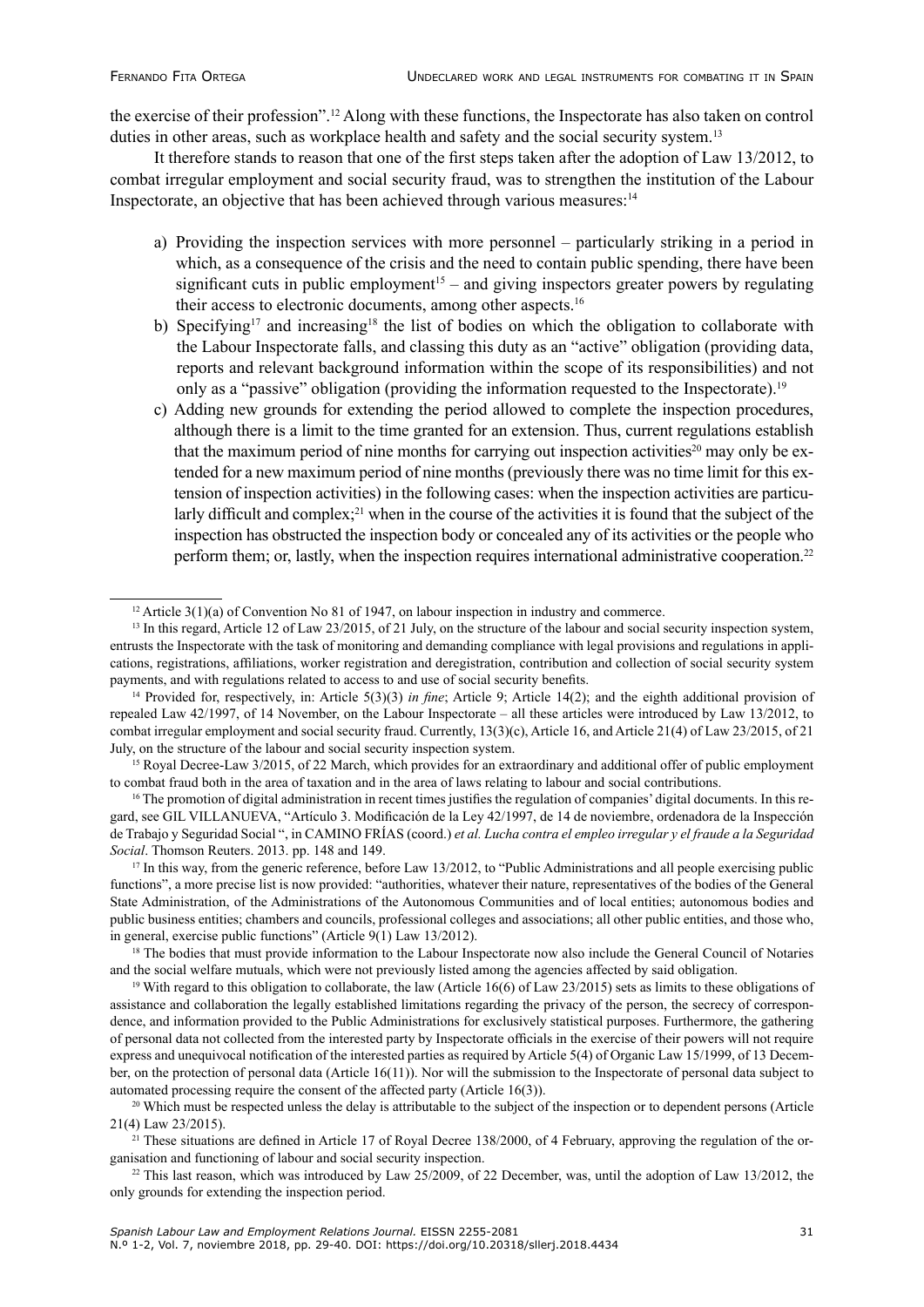Along with this extension of the maximum periods allowed for completing inspection activities, the maximum period during which they may be suspended has been increased from three to five months, incorporating some exceptions to said maximum period: that the interruption is caused by the subject of the inspection or dependent persons, or when it has been found to be impossible to continue the inspection activities since a court ruling that may affect the outcome remains pending.

d) Improving the system for notification of the administrative acts of the Inspectorate, regulating electronic notification of the administrative acts of the Labour Inspectorate through its Public Notice Board,<sup>23</sup> making it mandatory for said notifications to comply with Organic Law 15/1999, of 13 December, on the protection of personal data.

These legislative initiatives were retained in Law 23/2015, of 21 July, on the structure of the labour and social security inspection system.<sup>24</sup> This law, in addition to an administrative reorganisation of the state services and the autonomous community services of the Inspectorate, provides for the possibility of creating, within the State Labour and Social Security Inspection Agency, a National Anti-Fraud Office, as the body in charge of promoting and coordinating the implementation of measures to combat undeclared work, irregular employment, and social security fraud, and any other measures that become necessary.25 But what is surely most noteworthy in this new regulation of the Labour Inspectorate are the provisions regarding the presumption of certainty of facts related to undeclared work that are set down in the communications drawn up in compliance with the agreements or cooperation instruments with the Labour and Social Security Inspectorate, and which are carried out by officials that represent the Authority or are the agents thereof;26 this is also the case for facts verified by the Authorities of the Member States of the European Union with powers equivalent to those of the Labour and Social Security Inspectorate.<sup>27</sup> Said presumptions are in addition to the traditional presumption of certainty of the facts set forth in the payment and infringement notices resulting from the checks carried out by the Labour Inspectorate.<sup>28</sup>

 On the other hand, collaboration mechanisms between the Labour Inspectorate and other bodies and public authorities that participate in the fight against undeclared work have been stepped up. This has been achieved through the creation of a Special Unit of Collaboration and Support for Courts and Tribunals and the State General Prosecutor's Office in the fight against irregular employment and social security fraud. The function of this Unit, created by Order ESS/78/2014, of 20 January,<sup>29</sup> is to collaborate and provide assistance in the prosecution of crimes related to unreported employment and social security fraud and, in particular, in the tasks of inspection, coordination, advice and support that may be necessary. To this end, it is envisaged that this Unit will provide the courts and the Public Prosecutor with the necessary reports, gathering and including, as the case may be, the information provided in the rest of the units that make up the Labour and Social Security Inspection System.<sup>30</sup>

<sup>&</sup>lt;sup>23</sup> Following Law 15/2014, of 16 September, on streamlining the public sector and other administrative reform measures, these notifications are published on the Single Public Notice Board of the Official State Gazette.

 $24$  Repealing Law 42/1997.

<sup>&</sup>lt;sup>25</sup> Second additional provision of Law 23/2015. According to the preamble to this regulation, this Office seeks to deal with fraud globally, given its far-reaching dimension, since "fraud not only supposes an undue drawdown of resources from the social security system (generation or use of undue benefits) or a failure to contribute to its cost (total or partial absence of social contributions). Fraud is linked, most of the time, to cases of labour exploitation in which workers are denied the most elementary rights, the most important of which is the recognition of their status as workers, as occurs in a situation of undeclared work".

<sup>26</sup> Article 16(8) Law 23/2015.

<sup>27</sup> Article 16(10) Law 23/2015.

<sup>&</sup>lt;sup>28</sup> A presumption currently set down in Article 23 of Law  $23/2015$ .

<sup>&</sup>lt;sup>29</sup> The sixth final provision, entitled "Collaboration in the fight against irregular employment and social security fraud" granted the government a period of six months to create, within the General Directorate of the Labour and Social Security Inspectorate of the Ministry of Employment and Social Security, a Special Unit of Collaboration and Support for Courts and Tribunals and the State General Prosecutor's Office in the fight against irregular employment and social security fraud, organically and functionally dependent on the Central Authority of the Labour and Social Security Inspectorate.

<sup>&</sup>lt;sup>30</sup> Article 2 of Order ESS/78/2014.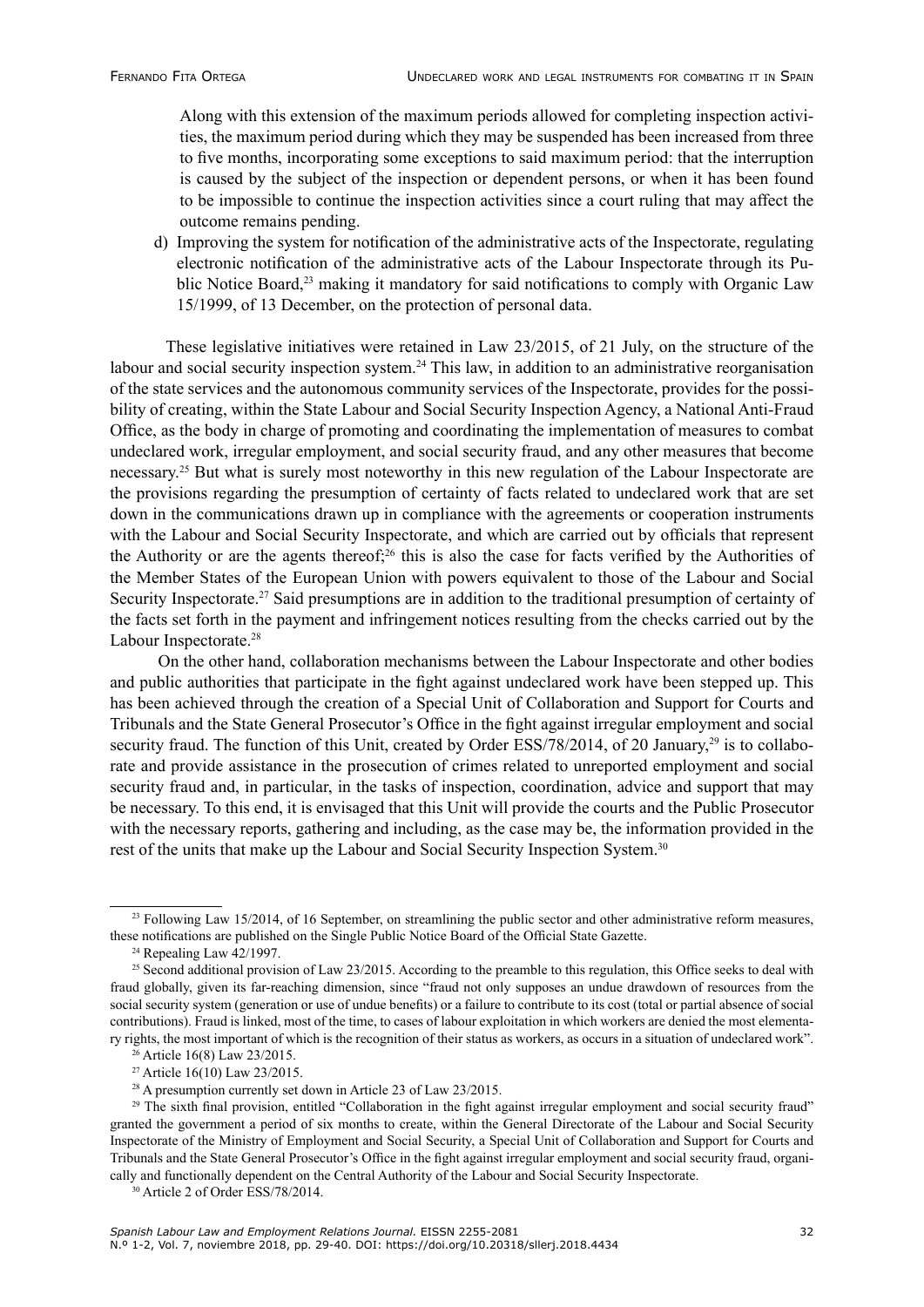The latest initiatives against undeclared work also seek to involve parties from labour relations and, in general, all of society. In this regard, Royal Decree-Law 5/2011, of 29 April,<sup>31</sup> for cases involving companies that resort to contract arrangements, introduced the obligation (later set forth in Law 13/2012) to check, prior to the start of the contracted activity and during the entire period of the contract, the affiliation and registration of the contracted workers with social security.32 This obligation falls upon those who contract or subcontract works or services that correspond to their registered company activity,<sup>33</sup> or that are provided on an ongoing basis<sup>34</sup> in their workplace (in which case it is irrelevant if the works and services correspond to the activity of the company in question).

The verification obligation introduced by Royal Decree-Law 5/2011, and in contrast to the "obligation" provided for in Article 42 of the Workers' Statute,<sup>35</sup> is a true obligation: failure to comply will result in sanctions.36 What is not regulated by this legislation is the mechanism to be used to carry out this verification, which is regulated in Article 42 of the Workers' Statute, and includes the possibility that the contracting employer may require a certificate that all social security obligations have been paid from the General Treasury of Social Security.<sup>37</sup> The Ministry of Employment and Social Security has tried to resolve this shortcoming, implementing a mechanism similar to that provided for in Article 42 of the Workers' Statute: the Ministry authorises contracting companies to obtain online information on the social security affiliation and registration status of the workers employed by the contractors, although there is a requirement that the contractor companies authorise the General Treasury of Social Security to provide this information.

Along the same lines of action aimed at involving others in the prosecution of undeclared work, stemming from the idea that everyone should participate in the common goal of eradicating fraud, in August 2013 the Spanish Employment Minister Fátima Báñez announced the creation of a collaboration mechanism for this purpose: *the mailbox to fight labour fraud*. This measure was the first de facto introduction, without any legal foundations,<sup>38</sup> of a whistleblowing mechanism in Spain, namely, a mechanism for reporting an irregularity committed within a company to the competent authority.39

This collaboration method does not mean that the control of legality in labour matters will no longer be centralised in the Labour Inspectorate, since this body is responsible for the assessment of irregularities in labour matters. In fact, the mailbox only informs the Inspectorate of the commission of an irregularity, which means that it serves as a criterion for carrying out an inspection task.

According to the rules governing the activity of the Labour Inspectorate in Spain, it may act upon various different grounds: following an order from a higher authority, an order resulting from inspection

 $36$  Failure to comply with this obligation is classified as a serious administrative infringement in Article 22(11) of the Law on Labour Infringements (Royal Legislative Decree 5/2000, of 4 August) which is punishable by a fine of up to  $6,250.626$  (an infringement – hence a fine – being applicable to each of the affected workers).

<sup>&</sup>lt;sup>31</sup> On the measures introduced by this regulation, see ALEGRE NUENO, M. "Aspectos problemáticos de las nuevas medidas para combatir el empleo sumergido contenidas en el Real Decreto Ley 5/2011, de 29 de abril". *El Derecho*, No 4/2012.

<sup>&</sup>lt;sup>32</sup> On the problems of interpreting this legal text, see GUTIÉRREZ TRASHORRAS, "La nueva regulación de las infracciones y sanciones en materia de falta de alta, compatibilización indebida de prestaciones y el fraude en medidas colectivas", in CAMINO FRÍAS (coord.) *et al. Lucha contra el empleo irregular y el fraude a la Seguridad Social*. Thomson Reuters. 2013

<sup>&</sup>lt;sup>33</sup> Indeterminate legal concept for which a definition has been attempted in the case law, considering said activity to be that which is "inherent" or "absolutely indispensable" for the business of the principal company, which is specified in the provision "works or services that belong to the productive cycle thereof", excluding complementary or non-core activities (inter alia, Supreme Court judgment of 15 November 2012, appeal for unification of doctrine No 191/2012).

<sup>&</sup>lt;sup>34</sup> The concept of providing services on an ongoing basis is not defined by law, so a definition must be provided by the courts. In any case, it excludes occasional activities, which are not permanent.

<sup>&</sup>lt;sup>35</sup> This precept provides for a similar "obligation" in the case of contracts related to the activity of the contracting company, which consists of the "duty" to verify that the contractor companies are up to date in the payment of their social security obligations (social contributions). The consequence of failing to observe this obligation, however, is only to lose the option to opt out of the joint and several liability provided for in the same article (in the event that, once the social security contributions certificate has been requested, the body in charge of issuing the certificate – the General Treasury of Social Security – does not reply within the 30 days established by law). There is therefore no sanction for any eventual breach of this obligation.

<sup>&</sup>lt;sup>37</sup> Mechanism approved by the Spanish Data Protection Agency (report 0047/2010 and report 412/2009)

<sup>&</sup>lt;sup>38</sup> The only legal reference to this form of collaboration is found in the new law that regulates the Labour Inspectorate (Law 23/2015), which provides for cooperation with the Labour Inspectorate to be carried out preferably by electronic means (Article 18(3)).

<sup>39</sup> BELSITO, V., *Il whistleblowing: tutele e rischi per il soffiatore*. Cacucci editore. Bari. 2013.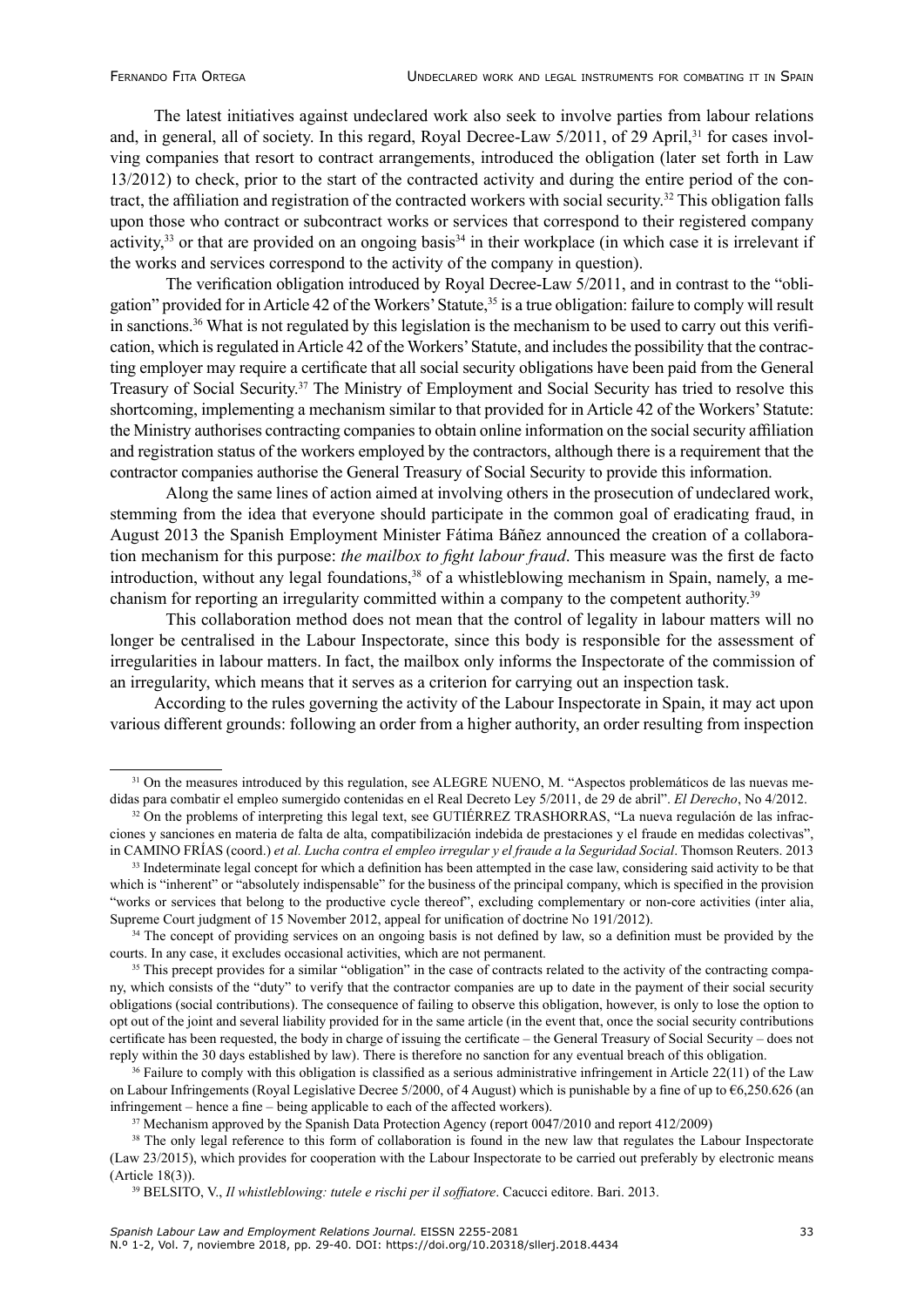plans or programmes, at the reasoned request of other bodies, by virtue of a complaint or on the initiative of the Labour and Social Security Inspectors, in line with criteria of effectiveness and timeliness.<sup>40</sup>

Thus, a complaint as grounds for starting an inspection is provided for in Spanish legislation. In any event, this complaint cannot be compared with the complaint system via the anti-fraud mailbox: the complaint cannot be anonymous, since, according to the law, an anonymous complaint will not be processed.41 Conversely, the defining feature of complaints made through the mailbox is, precisely, their anonymity, with the purpose of encouraging the reporting of irregularities.

The legality problems and issues raised by anonymous whistleblowing go beyond the scope of this article. Suffice it to say here that this initiative has not been met with calm acceptance,<sup>42</sup> since it does not seem to be in line with the opinion of the Spanish Data Protection Agency, a body that has spoken in favour of limiting anonymous complaints, claiming that confidential treatment may be offered through other mechanisms.<sup>43</sup> In addition, the anonymous whistleblowing procedure does not even seem to respect the guidelines proposed by the Article 29 Data Protection Working Party, which recognises that anonymous reports pose a specific problem "with regard to the essential requirement that personal data should only be collected fairly". Therefore, the Working Party considers that, in order to satisfy this requirement, only identified reports should be communicated through whistleblowing schemes, admitting the possibility of anonymous complaints, but only exceptionally, concluding that the whistle-blower reporting systems should be established in such a way that they do not encourage anonymous reporting as the usual way to file a complaint.<sup>44</sup>

**2.2 Measures to combat illegal employment***.* Once the existence of undeclared work has been verified, the promotion of regular employment requires that the detected irregularities be sanctioned.

a) Administrative sanctions. The most recent laws relating to sanctions for undeclared work have been aimed at increasing the size of administrative sanctions for undeclared work, although only in the case of sanctions related to the financial safeguarding of the social security system and not, however, for those related to the protection of workers' rights that may be violated.<sup>45</sup>

In this regard, Royal Decree-Law 5/2011, of 29 April, on measures for the regularisation and control of irregular employment and the promotion of housing rehabilitation, introduced, among the measures aimed at combating undeclared work, an increase in certain sanctions against employers.<sup>46</sup> This increase affected, among others:

This complaint, unlike the previous one, was heeded by the Ombudsman, who requested that the Spanish Government modify said incentive. The Ministry of Employment, however, refused to eliminate this incentive, aimed at combating irregularities that unemployed persons who are receiving unemployment benefits may commit. ([https://www.defensordelpueblo.es/](https://www.defensordelpueblo.es/resoluciones/incentivos-a-las-agencias-de-colocacion-2/) [resoluciones/incentivos-a-las-agencias-de-colocacion-2/\)](https://www.defensordelpueblo.es/resoluciones/incentivos-a-las-agencias-de-colocacion-2/)

<sup>43</sup> This could simply be preventing the defendant from knowing the name of the complainant.

<sup>44</sup> Opinion 1/2006 on the application of EU data protection rules to internal whistleblowing schemes in the fields of accounting, internal accounting controls, auditing matters, fight against bribery, banking and financial crime. Doc. WP 117 [http://](http://ec.europa.eu/justice/policies/privacy/docs/wpdocs/2006/wp117_es.pdf) [ec.europa.eu/justice/policies/privacy/docs/wpdocs/2006/wp117\\_es.pdf](http://ec.europa.eu/justice/policies/privacy/docs/wpdocs/2006/wp117_es.pdf)

<sup>46</sup> GUTIÉRREZ TRASHORRAS, L. "La nueva regulación de las infracciones…" *op. cit.,* pp. 191 *et seq.*

<sup>40</sup> Article 20(3) Law 23/2015.

<sup>41</sup> Article 20(5) Law 23/2015.

<sup>&</sup>lt;sup>42</sup> This may be seen in the complaint made before the Ombudsman by the National Association for the Effective Defence of the Worker.

This association also filed a complaint with the Ombudsman about the incentive or compensation for the resolution of irregularities, as provided for in Clause 5(e) of the specific administrative clauses and technical conditions for the conclusion of a framework agreement with employment agencies for their collaboration with public employment services in the integration of unemployed people in the labour market, which demands that the procedure conclude with the imposition of sanctions for the incentive to be applied. [\(https://sede.sepe.gob.es/es/portaltrabaja/resources/sede/licitaciones/convocatorias/recursos/pdf/](https://sede.sepe.gob.es/es/portaltrabaja/resources/sede/licitaciones/convocatorias/recursos/pdf/PCAP_17_13.pdf) [PCAP\\_17\\_13.pdf](https://sede.sepe.gob.es/es/portaltrabaja/resources/sede/licitaciones/convocatorias/recursos/pdf/PCAP_17_13.pdf))

<sup>&</sup>lt;sup>45</sup> Thus sanctions relating to violations of workers' rights remain unchanged, such as: the right to punctually receive payslips in the legally established form; to be informed in writing of the essential elements of the employment contract and of the main conditions of the employment arrangement; or the right to obtain a written contract of employment when required by law or by the worker him/herself. The same is true with infringements related to overtime or to working hours, for which sanctions have not been modified.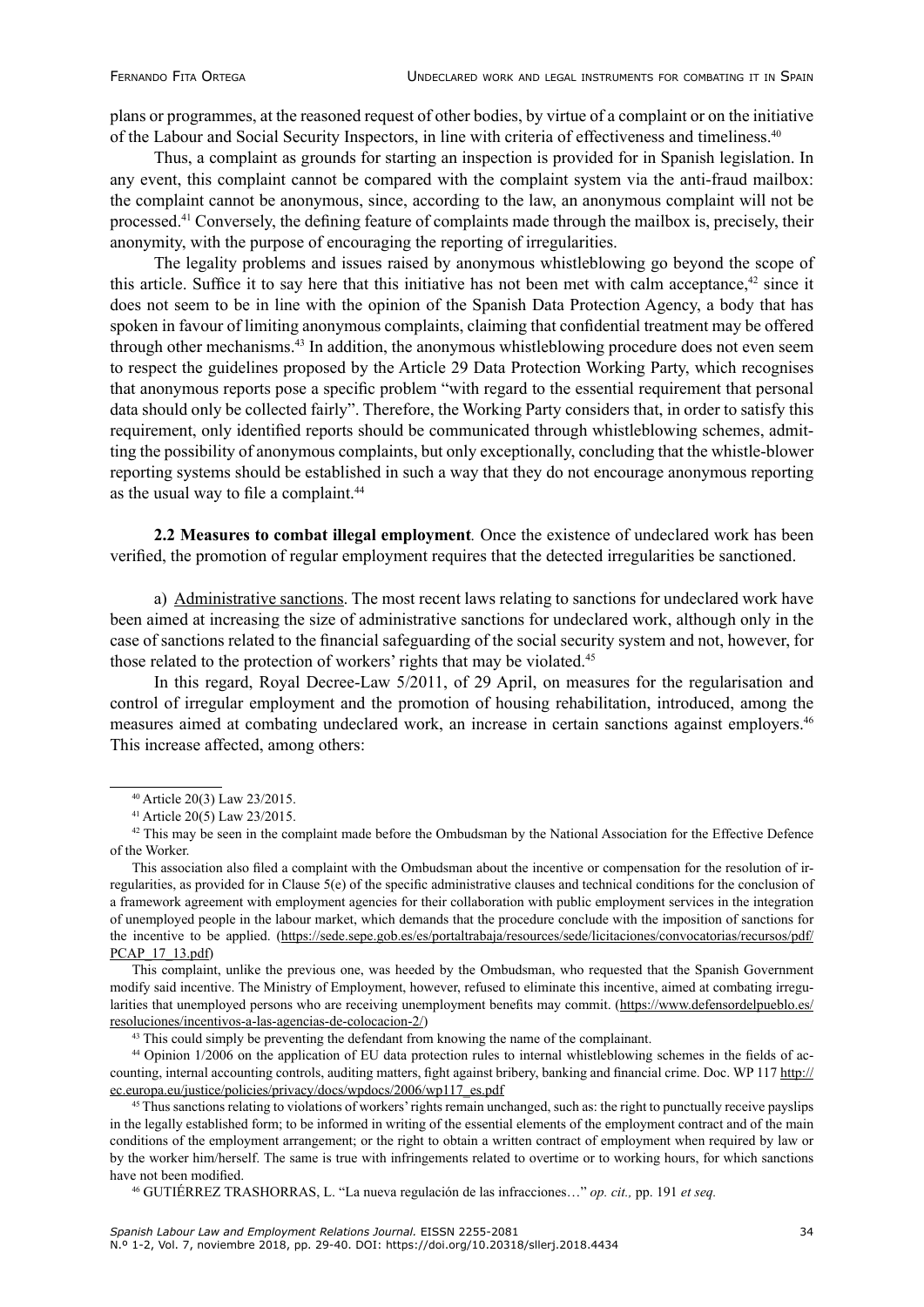- Sanctions related to infringements for failing to affiliate or register workers that start working for them, or for undertaking said proceedings late as a result of an inspection.<sup>47</sup>
- Sanctions related to infringements consisting of employing beneficiaries of or applicants for pensions or other regular social security benefits that are incompatible with working as a paid employee, when they have not been registered with social security prior to commencement of their activity.<sup>48</sup>
- Sanctions imposed for obstruction of the inspection when the aim of said inspection is to check the registration status of the workers who provide services in a company, as well as sanctions related to the breach of employer obligations, leading to the commission of the infringements referred to in the previous point.<sup>49</sup>

b) Additional sanctions. The increase in the size of the administrative sanctions stipulated for undeclared work has not been the only way to strengthen the State's punitive power against this offence. Other measures have been introduced, alongside those mentioned above, in the form of additional sanctions, also aimed at discouraging undeclared work.

The first additional sanction consists of the publication of the sanctions imposed for the aforementioned offences – once final – in order to make the identity of the offenders public and exposing them to public condemnation. This sanction is not immune from criticism. Firstly, because the principle of *non bis in idem* (double jeopardy) could be violated. Secondly, because of the risk of violating the principles of proportionality and legality, given the way in which the sanctions are established;<sup>50</sup> and, finally, because of the potential violation of the right to the protection of personal data.<sup>51</sup>

Regarding this last point, it should be remembered that the fundamental right to data protection is intended to guarantee people control over their personal data, over their use and destination, so as to prevent the illegal trafficking of data and the damage this may cause to personal dignity.<sup>52</sup>

With regard to this sanction, no report has been published by the Spanish Data Protection Agency. However, in report 0550/2006, regarding the publication of sanctions in the field of sport, the agency considered that the publication of such sanctions, without the consent of the interested party, may only be considered under Article 11(2) of Organic Law 15/1999, on the protection of personal data (which provides for said publication when it is established by a legal instrument having the force of law), provided that it is a consequence of the nature of the penalty, without providing for the possibility of the general publication of sanctions.<sup>53</sup>

The second additional sanction for undeclared work is a toughening up of the exclusion of sanctioned companies from benefits provided for in employment promotion programmes (subsidies and credits on social contributions to be paid by the employer). Thus, in the case of companies that have

<sup>&</sup>lt;sup>47</sup> Offence classified as serious in Article 22(2) of Royal Legislative Decree 5/2000, of 4 October, and punishable, after Royal Decree-Law 5/2011, with a minimum fine of EUR 3,126 to 6,250 (previously 626 to 1,250), with a medium fine of EUR 6,251 to 8,000 (previously 1,251 to 3,125), and with a maximum fine of EUR 8,001 to 10,000 (previously 3,126 to 6,250). Article 40 of Royal Legislative Decree 5/2000.

 $48$  Classified as a very serious offence, in accordance with Article 23(1) of Royal Legislative Decree 5/2000, which is punishable with a minimum fine of EUR 10,001 to 25,000 (previously 6,251 to 25,000), with a medium fine of EUR 25,001 to 100,005 (unchanged from previous amounts), and with a maximum fine of EUR 100,006 to 187,515 (also unchanged from previous amounts).

<sup>&</sup>lt;sup>49</sup> In this case, the amount of the sanction is established under the terms indicated in the two previous footnotes, depending on whether the offence is classified as very serious or serious.

<sup>50</sup> Article 40(1) of Royal Legislative Decree 5/2000, of 4 August: "The sanctions imposed for very serious offences, once they are final, will be made public in the manner determined by law".

<sup>51</sup> See TOSCANI GIMÉNEZ, ALEGRE NUENO, in relation to a similar sanction related to risk prevention. "El Real Decreto de las sanciones por 597/2007 sobre infracciones de publicación en materia de Prevención de Riesgos Laborales muy graves es una norma inconstitucional*" Aranzadi Social*, No 6/2007, p. 5.

 $52$  Judgment of the Constitutional Court 292/2000, of 30 November 2000, which recognised that "digital freedom" includes the right to control the use of data saved on a computer program (*habeas data*) and includes, among other aspects, the individual's opposition to certain personal data being used for purposes other than the legitimate purpose justifying the collection of said data.

 $53$  In the case of Article 40(1) of Royal Legislative Decree  $5/2000$ , the regulation is limited to ordering the publication of these sanctions in the manner foreseen in a subsequent regulation, which has not yet appeared.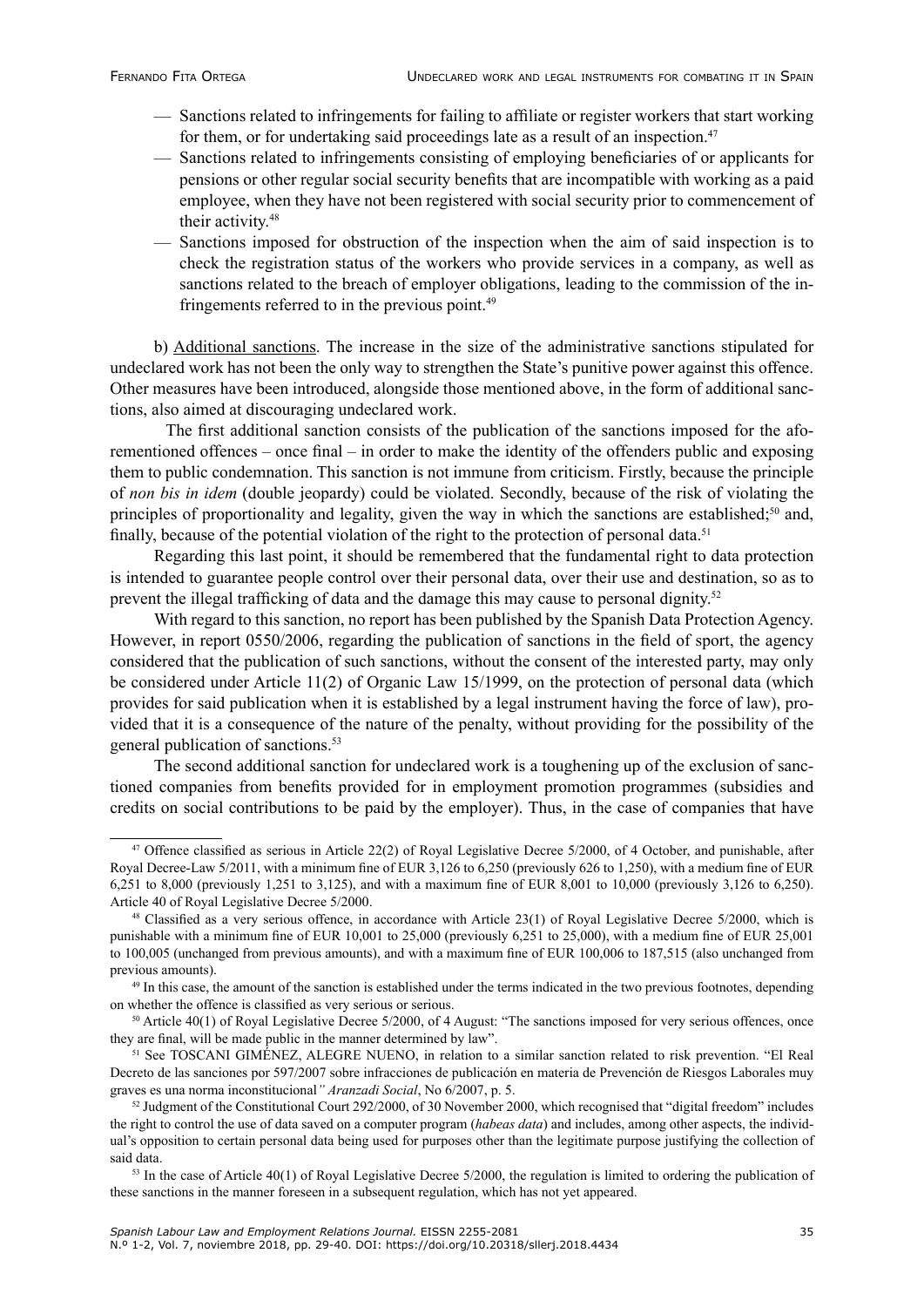been sanctioned for the infringement laid down in Article  $23(1)(a)$  of Royal Legislative Decree  $5/2000$ ,<sup>54</sup> the period of exclusion from enjoyment of said benefits was increased from one to two years by Royal Decree-Law 5/2011. Furthermore, this Royal Decree added a similar sanction in the cases of sanctions for the infringement laid down in Article 22(2) of Royal Legislative Decree 5/2000,<sup>55</sup> although in this case the exclusion time is limited to one year, except in case of repeated offences, in which case the exclusion time is extended up to two years.<sup>56</sup>

This type of sanction was addressed in Law 13/2012, which sought to introduce more effective sanctions since, without aggravating the sanctions regime; this made it more just, thus reinforcing its deterrent power. In effect, although with this law the additional sanctions – consisting of the loss of aid provided when participating in employment promotion programmes – remained unchanged, this sanctions regime was required in order to better comply with the principle of proportionality. Thus, in the case of both the infringements related to the lack (or lateness) of the registration or affiliation of workers (Article 22(2) Royal Legislative Decree 5/2000) and the infringements related to the employment of beneficiaries of, or applicants for, pensions or other regular social security benefits that are incompatible with working as a paid employee, when they have not been registered with social security prior to the start of their activity (Article  $23(1)(a)$  of the same legal instrument), the company will be sanctioned with the automatic loss of aid, credits and, in general, the benefits resulting from employment programmes "in proportion to the number of workers affected by the offence",57 targeting the benefits of greater amount over the benefits of lesser amount at the time of the commission of the offence.

Finally, the third additional sanction prescribed to discourage undeclared work consists of including the commission of the infringement laid down in Article 22(2) of Royal Legislative Decree 5/2000 in those situations that prohibit entering into government contracts.<sup>58</sup> In this case, according to Article 61(2) of said regulation, the prohibition may not last for more than five years.

c) Criminal sanctions. The increased severity of sanctions for irregular employment has not only affected administrative sanctions, but has also had an impact on criminal sanctions. Thus, in criminal matters, Organic Law 7/2012, of 27 December, which modified the Criminal Code on transparency and the fight against tax and social security fraud, introduced various measures aimed at combating illegal employment using tax offences as the model and with the aim of strengthening the preventive dimension of criminalisation.<sup>59</sup>

This regulation reduced the amount applicable in cases of contributions fraud, or undue rebates or deductions, from EUR 120,000 to 50,000 in its definition of the crime of social security fraud.<sup>60</sup> This reduction was justified taking into account economic, political and social criteria, in response to the need to act firmly against behaviour that endangers the financial sustainability of the social security system. Behaviour that, in the opinion of the legislator, calls for emphatic condemnation in times of particular economic difficulty (p. IV of the preamble to the law).

<sup>&</sup>lt;sup>54</sup> of their activity.

<sup>&</sup>lt;sup>55</sup> Sanctions for not requesting, in a timely manner, the initial affiliation or registration of workers who begin working for them, the offence being applicable to each of the affected workers.

<sup>56</sup> Article 46(2) of Royal Legislative Decree 5/2000, of 4 August, with the wording established in Law 13/2012, of 26 December.

 $57$  Proportionality rule introduced in Article 46(1)(a) Royal Legislative Decree 5/2000, which aims to prevent a single offence of this type from giving rise to the loss of all the aid that the company could benefit from, making the number of workers affected irrelevant. See LÓPEZ PARADA, R.A., "Otras modificaciones introducidas en la Ley de Infracciones y Sanciones en el Orden Social por Ley 13/2012, de 26 de diciembre, de lucha contra el empleo irregular y el fraude a la Seguridad Social" in CAMINO FRÍAS (coord.) *et al. Lucha contra el empleo irregular y el fraude a la Seguridad Social*. Thomson Reuters. 2013, p. 303. LÓPEZ PARADA describes the problems in enforcing this rule, mainly due to the impossibility of determining the number of affected workers and the comparison parameter for applying the rule of proportionality.

<sup>58</sup> Article 49(1) of Law 30/2007 on Public Sector Contracts (currently Article 60 of Royal Legislative Decree 3/2011, of 14 November) with the wording set down in Royal Decree-Law 5/2011.

<sup>59</sup> LOZANO ORTIZ, J.C., "El nuevo delito contra la Seguridad Social" in CAMINO FRÍAS (coord.) *et al. Lucha contra el empleo irregular y el fraude a la Seguridad Social*. Thomson Reuters. 2013, p. 340.

<sup>60</sup> Punishable by a fine and imprisonment from one to five years.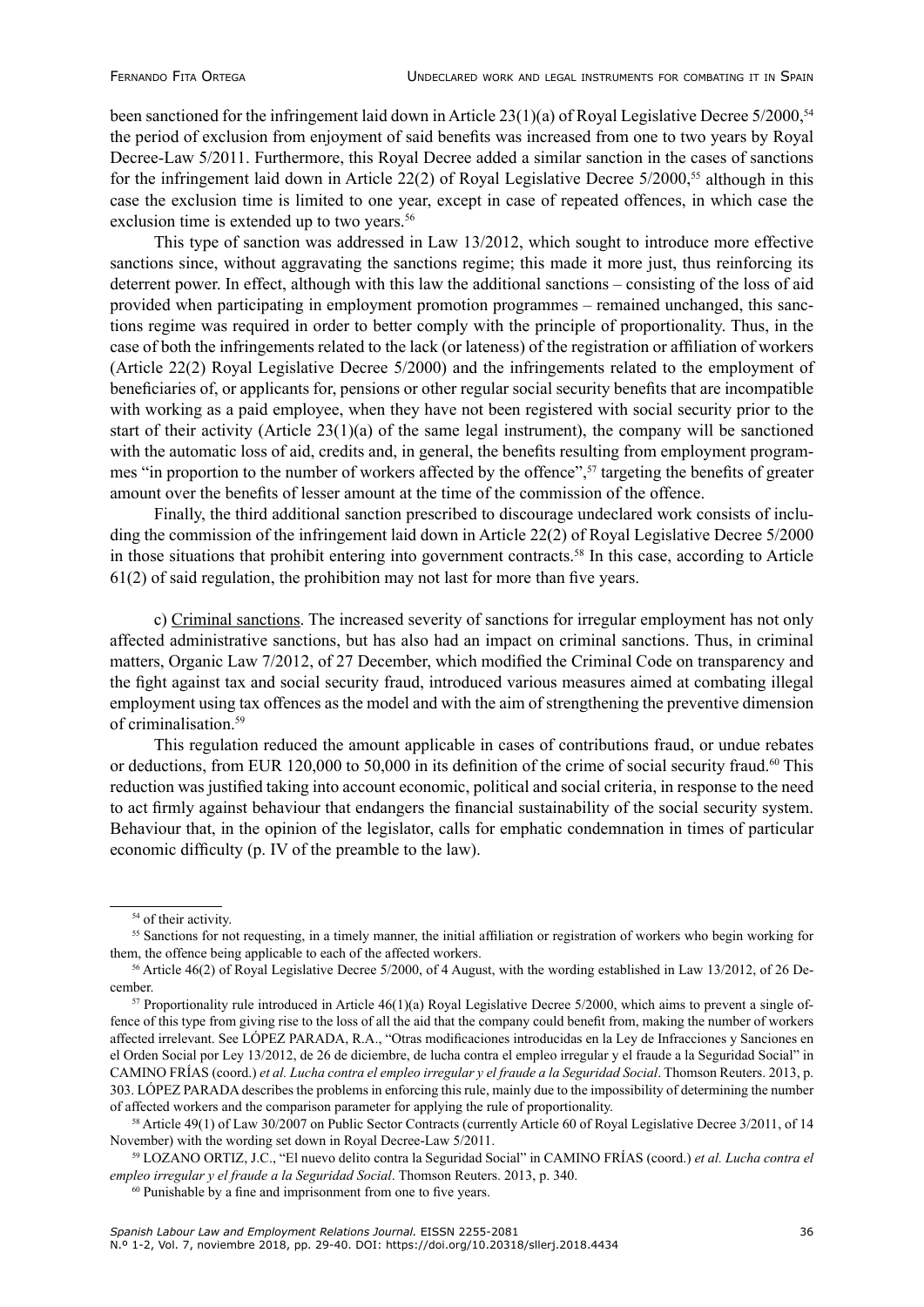In addition, Law 7/2012 introduced a new type of – aggravated<sup>61</sup> – offence in certain cases of particularly serious behaviour as a result of the amount evaded (more than EUR 120,000) or for other concurrent circumstances of particular seriousness, such as fraud committed by a criminal organisation or group, or the use of individuals or corporations or entities without legal personality as intermediaries, businesses or fiduciary instruments or tax havens or tax-free territories, concealing or hindering the determination of the identity of the party subject to social security obligations or the perpetrator of the offence, the determination of the amount defrauded or the assets of the party subject to social security obligations or the perpetrator of the offence. In the case of this aggravated offence, and insofar as the maximum prison sentence was increased from five to six years, the statute of limitations for the offence was indirectly modified, and extended to 10 years.

In both cases (ordinary and aggravated offences) the prison sentence is accompanied by a fine and the loss of the possibility of obtaining public subsidies or aid and the right to receive benefits or tax incentives or social security payments during a period of four to eight years.

These are not the only developments that were introduced by Organic Law 7/2012. In line with efforts to combat the harmful effects of non-compliance with the obligation to pay social security contributions as a result of undeclared work, this law added a new offence applicable to those who simultaneously employ a large number of workers<sup> $62$ </sup> without registering them in the corresponding social security scheme or, as the case may be, without having obtained the corresponding work permit. These cases are punishable by fines and imprisonment of six months to six years.

To conclude the description of the developments introduced by Organic Law 7/2012 in the criminal field, it should be noted that in the case of criminal proceedings, and contrary to the case of administrative rules, the sanctions that have been toughened not only relate to the economic protection of the public social security system, but also to the protection of the rights of workers employed illegally. Thus the maximum deprivation of liberty rose from three to six years for those who, through deception or abuse of a situation of necessity, impose on their employees labour or social security conditions that harm, suppress or restrict the rights recognised by legal provisions, collective agreements or individual contract.

**2.3 Measures to promote legal employment***.* Ultimately, the fight against undeclared work must promote legality, through certain instruments that create incentives for the regularisation of unreported employment. These instruments offer, under certain conditions, an "amnesty" for cases of non-compliance with the obligations arising from the employment contract.

This approach was used once before in Spain in 1997, to bring to light irregular temporary contracts. A form of amnesty was introduced in labour legislation to facilitate the transformation of fraudulent temporary contracts into permanent contracts.<sup>63</sup> The mechanism allowed for the formalisation of an employment-promotion contract – a permanent contract that, as an incentive to recruitment, offered reduced compensation in the event of a dismissal for economic and business reasons found to be inadmissible – when concluded with workers recruited under fixed-term contracts until the year following the entry into force of the Royal Decree-Law that introduced this option.64 Beyond that date, and for a period of four years, the contracts could be transformed under the terms provided for in the collective bargaining instruments.<sup>65</sup>

<sup>&</sup>lt;sup>61</sup> Punishable by a fine and imprisonment from two to six years.

 $62$  Twenty-five percent in companies or workplaces that employ more than one hundred workers; fifty percent in companies or workplaces that employ more than ten and no more than one hundred workers; all employees in companies or workplaces that employ more than five and no more than ten workers.

<sup>63</sup> See ALBIOL MONTESINOS, I., *La reforma laboral de 1997*. Tirant Lo Blanch. Valencia, 1997, p. 57.

<sup>64</sup> Royal Decree-Law 8/1997, of 16 May.

<sup>&</sup>lt;sup>65</sup> This period of amnesty was subsequently extended for successive periods. Thus, Royal Decree-Law 5/2001, of 2 March, provided for the possibility of converting temporary contracts formalised before 31 December 2003 into permanent employment-promotion contracts; Royal Decree-Law 5/2006, of 9 June, did the same with those formalised before 31 December 2007; and Royal Decree-Law 10/2010, of 16 June, with those formalised before 31 December 2010. Finally, Royal Decree-Law 10/2011, of 26 August, allowed for the conversion of temporary contracts formalised before 31 December 2011 into permanent employment-promotion contracts. With this development, the amnesty would foreseeably have continued to be extended if it were not for the fact that Royal Decree-Law 3/2012, of 10 February, repealed the permanent employment-promotion contract, widening the scope of the incentive –compensation for unfair dismissal – that said contract entailed.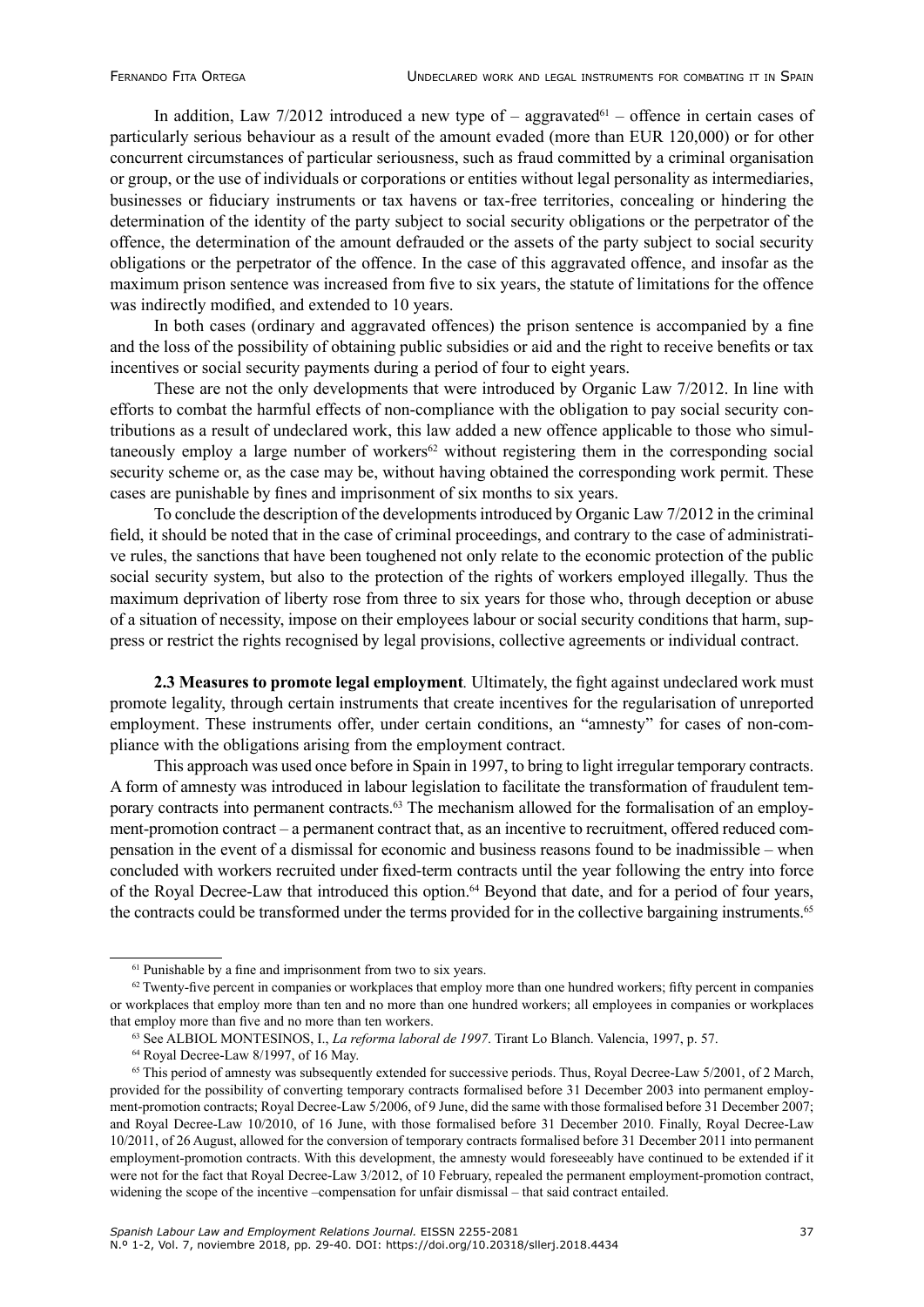Regarding irregular employment, Royal Decree-Law 5/2011, of 29 April, provided for the voluntary regularisation of undeclared work. It offered, in essence, the possibility, until 31 July 2011, of regularising the situation of those workers in respect of whom the initial affiliation or registration in social security had not been requested.

This voluntary regularisation was rewarded with an "amnesty"<sup>66</sup>, which consisted of an exemption from administrative sanctions stipulated by Spanish law (Royal Legislative Decree 5/2000) for offences related to the irregular employment of workers for whom the initial affiliation or registration in social security had not been requested. This form of amnesty was subject to certain requirements. First, that the regularisation had to have been carried out within the stipulated time limit (by 31 July 2011).<sup>67</sup> Second, that the regularisation was not related to situations of irregularity for which a social security action had already been brought against the company, or for which the Labour and Social Security Inspectorate had received complaints, claims or reports of any nature related to said situations in that company, or actions brought before the labour courts. Third, that the regularised work had been formalised through an employment contract with the worker, in any permanent or temporary or fixed-term contract modality, including training contracts;<sup>68</sup> in this case the initial duration of the contract could not be less than six months from the date of the application for registration with social security.<sup>69</sup>

Moreover, the amnesty affected certain provisions of the Workers' Statute regarding the rights of workers to be considered permanent workers under certain circumstances. Specifically, the amnesty expressly excluded the rebuttable presumption (*iuris tantum*) provided for in Article 15(2) of the Workers' Statute, by virtue of which the contracts of those workers who had not been registered with social security were considered to be permanent, unless proven otherwise, after a period equal to that which could have been legally established for the trial period.<sup>70</sup>

These measures were accompanied by others aimed at making the economic impact for the company as a result of the regularisation more bearable. In particular, it provided for the possibility of postponing social security contributions and for joint collection when registering the regularised situations.

However, Royal Decree-Law 5/2011 added a requirement, which, if omitted, entailed the loss of all these benefits.71 The first additional provision made the rights related to the amnesty conditional on the benefiting employers not terminating the contract of the workers affected by regularisation before six months.<sup>72</sup>

<sup>66</sup> SEMPERE NAVARRO and MARTÍN JIMÉNEZ do not consider that this measure is an amnesty inasmuch as it does not entail the cancellation of debts relating to social contributions or the exemption from liability for the payment of benefits, but is simply an exemption from administrative liability. SEMPERE NAVARRO MARTÍN JIMÉNEZ, *El empleo sumergido: comentarios al Real Decreto-ley 5/2011 de 29 de abril*. Valencia. Tirant lo Blanch. 2011, p. 52. However, page 57 states that this Decree-Law is "the first time that full acquittal (an "amnesty" in common parlance) for a clear and serious breach of labour and social security obligations had been introduced in the field of labour law".

 $67$  In contrast to the amnesty on fraudulent temporary contracts, the term for voluntary regularisation was not extended.

<sup>&</sup>lt;sup>68</sup> Provided that the requirements for conclusion of the contract were met.

<sup>69</sup> A stipulation that could ultimately contradict the provisions on fixed-term contracts set down in Article 15 of the Workers' Statute (for example, with regards to the temporary contract, the regulation of which establishes a maximum duration that, in general, may not exceed six months from the increase in the temporary need for labour, this period would be exceeded if the regularisation was carried out through this contractual modality) or that would entail the regularisation process leaving out the option to apply for fixed-term contracts of less than six months (in this respect, see SEMPERE NAVARRO MARTÍN JIMÉNEZ, *op. cit.,* pp. 66 and 67).

 $70$  Article 4(2) of Royal Decree-Law 5/2011. All other presumptions regarding employment contracts would not be affected by this Royal Decree-Law (for example, the presumption established in the event of non-compliance with the required written form of contract – Article 8(2) Workers' Statute – or in the event of evasion of the law (*fraus legis*) in temporary hiring – Article 15(3) Workers' Statute).

 $71$  The regulation, in such cases, stipulated the automatic loss of the right to receive the benefits established in the Royal Decree-Law, with effect from the date of regularisation. Moreover, it established the obligation to repay the aid, credits and general benefits resulting from the employment programmes obtained as a consequence of recruitment carried out within the framework of the regularisation. In addition, employers who failed to comply with the legal framework of regularisation were required to pay all applicable social security contributions; this without prejudice to the enforcement of sanctions established in Royal Legislative Decree 5/2000 and excluded by the amnesty.

 $72$  Excluding terminations due to disciplinary dismissal, or due to resignation, death, retirement, total or absolute permanent disability, or severe disability.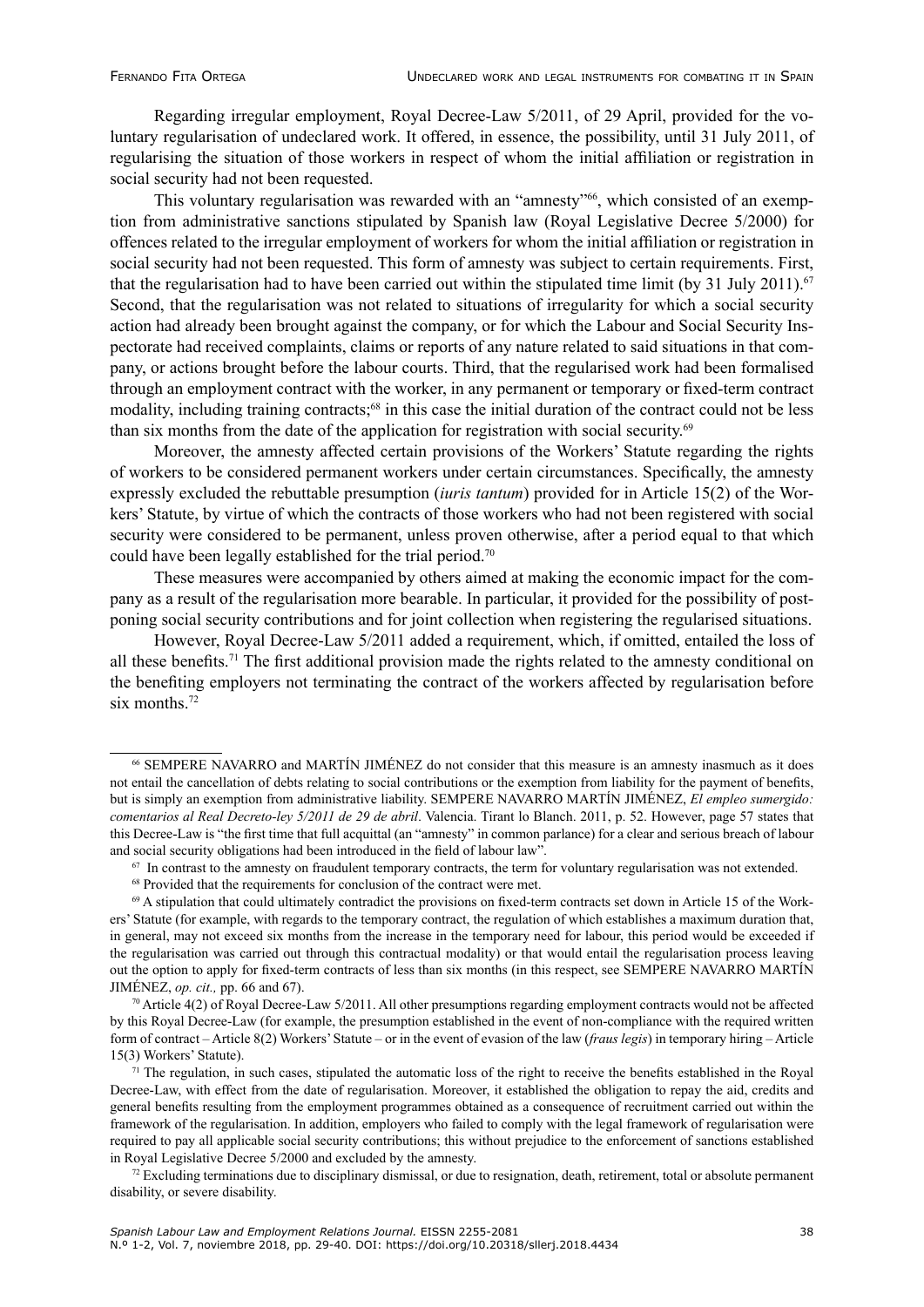In relation to this type of measure, Law 13/2012, of 26 December, put an end to another situation akin to these amnesties – if we consider the justification given by the legislator. Before this law, and in the event of non-payment of social security contributions, regulations provided for the automatic reduction of 50% of the amount of the sanction provided that the offender agreed to settle the amount in the legally stipulated period. After the 2012 reform, this reduction could only be applied in the event that the amount to be settled exceeded the amount of the initially proposed sanction. The justification that can be read into this regulation relates to the application of the principle of proportionality, which requires that the commission of the offence not be more beneficial to the offender than compliance with the rules that have been violated.

**3. The effectiveness of the measures taken against irregular employment.** Regrettably, in Spain, a transparent public mechanism has not yet been established to gauge the effectiveness of the aforementioned measures to combat undeclared work. Both Royal Decree-Law 5/2011 and Law 13/2012 provided for an evaluation of the outcomes with a view to introducing any necessary changes.<sup>73</sup> In spite of these legal provisions, no official data on these evaluations have been published; all that has been published are some press releases by the Ministry of Employment and Social Security.

Regarding the effectiveness of the amnesty introduced by Royal Decree-Law 5/2011, the *Opinion on the preliminary draft law to combat irregular employment and social security fraud*<sup>74</sup> stated that the measure did not seem to have had the expected result; in the absence of published results, this conclusion was inferred from the evolution of registration figures recorded during the amnesty period.<sup>75</sup>

The press releases from the Ministry of Employment and Social Security, however, gave a more positive, optimistic account of the adopted measures, highlighting the number of contracts and bogus companies, and the number of regularised work contracts. Thus, the press release of 12 November 201276 stated that in the period from January to October 2012, the plan to combat irregular employment had led to the detection of 1,174 fictitious companies (an increase of 443 per cent over the same period of the previous year). It also stated that the number of cancelled fake registrations – false employment contracts created to access benefits – had been 20,051 (55.19 per cent more than in October 2011). Lastly, it stated that a total of 16,254 inspections had been carried out, compared to 8,931 the previous year.

The press release of July 2014<sup>77</sup> gave figures for 2012 and 2013,<sup>78</sup> evaluating the impact of the electronic mailbox against labour fraud, and highlighting the fact that this whistleblowing system had led to 4,359 inspection actions up to June 2014, which resulted in the uncovering of 1,097 jobs and the processing of cases to the tune of more than one million euros.

A positive outcome for this mailbox was again announced in the August 2015 press release.<sup>79</sup> underlining its increased use compared to the first year of its existence and the "growing social awareness against these behaviours that undermine the balance of the labour market and the sustainability of the Welfare State".

The publication of the results in the fight against undeclared work as it is being waged does not seem to be the most appropriate approach, since it does not offer consistent evaluation parameters; and

<sup>&</sup>lt;sup>73</sup> Six months after the entry into force of the regulation  $-7$  May 2011 – in the case of the Royal Decree-Law; and in the six months following 31 December 2013 in the case of the Law (Second Additional Provision and Sole Additional Provision, respectively).

<sup>74</sup> Work Commission on Labour Relations, Employment and Social Security. Economic and Social Council. 18 July 2012 (pages 4 and 5) [http://www.ces.es/documents/10180/209618/Dictamen\\_032012](http://www.ces.es/documents/10180/209618/Dictamen_032012)

 $75$  A negative assessment of the measures proposed in Royal Decree-Law  $5/2011$  – on its generality, ambiguity and lack of realism – was given by Professor DE LA VILLA, who contended that the regulation had been passed without any real conviction in its effectiveness; he argued that it had been designed to be little more than a procedure from which, at best, some favourable statistics could be obtained. DE LA VILLA GIL, L.E., "La economía sumergida y los arañazos superficiales a la realidad social a través de las medidas adoptadas por el gobierno. Breve comentario al Real Decreto-ley 5/2011, de 29 de abril". *Revista General de Derecho del Trabajo y de la Seguridad Social*, No 26/2011.

<sup>76</sup> <http://prensa.empleo.gob.es/WebPrensa/noticias/laboral/detalle/1810>

<sup>77</sup> <http://prensa.empleo.gob.es/WebPrensa/noticias/Ministro/detalle/2264>

<sup>78</sup> Information repeated in the following press releases:

<sup>-</sup> December 2014 (http://prensa.empleo.gob.es/WebPrensa/noticias/laboral/detalle/2388)

<sup>-</sup> April 2015 (http://prensa.empleo.gob.es/WebPrensa/noticias/ministro/detalle/2506)

<sup>79</sup> <http://prensa.empleo.gob.es/WebPrensa/noticias/laboral/detalle/2615>